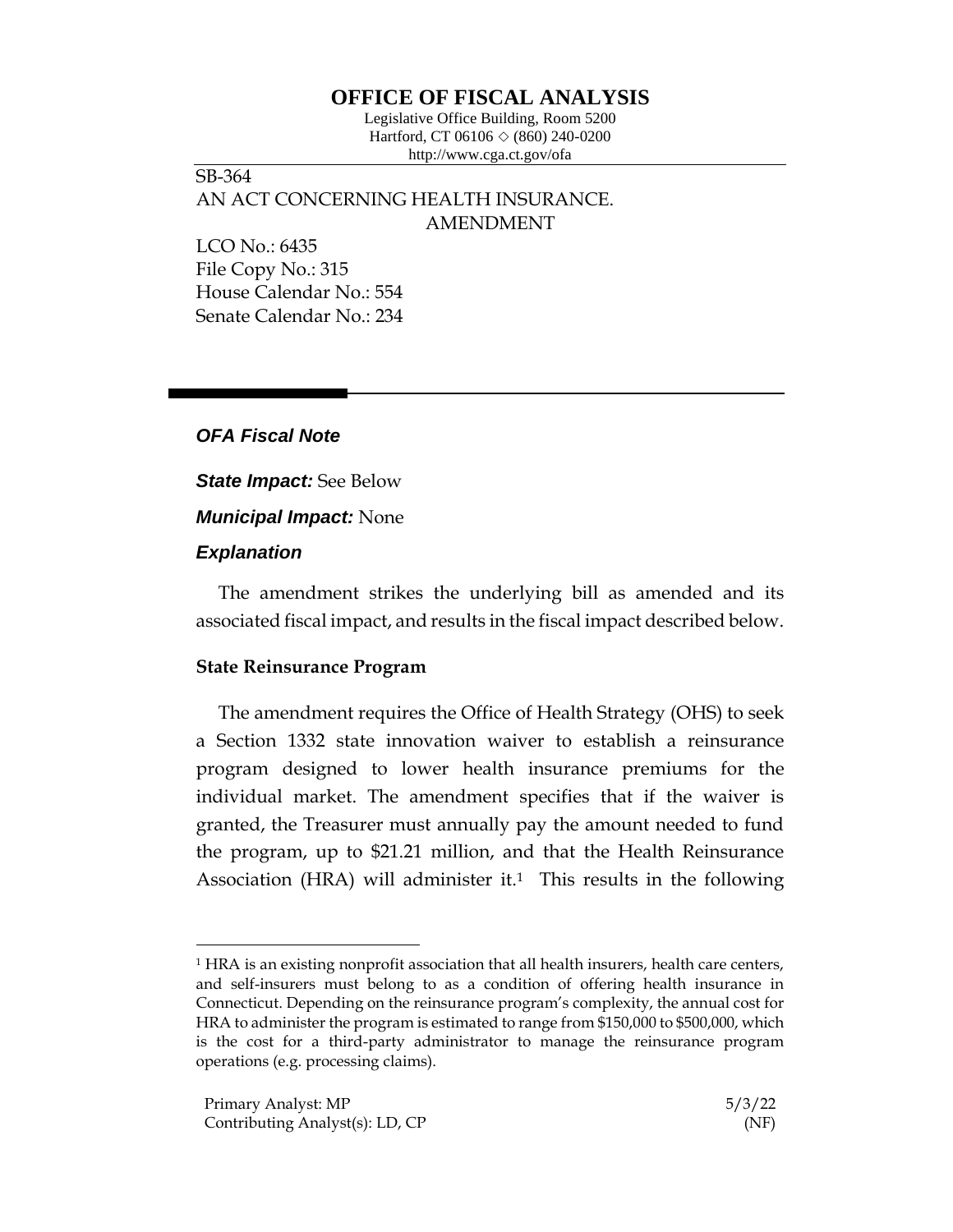fiscal impacts:

- a General Fund cost of up to \$21.21 million per year beginning in FY 24 to fund the state reinsurance program, conditional on a federally approved 1332 waiver being in place,
- a cost to OHS of at least \$100,000 in FY 23 for a consultant to apply for the waiver,
- an annual revenue gain of federal funding, beginning in FY 24 or later, and
- a potential change to insurance premiums tax revenue.

Generally, Section 1332 waiver programs generate significant new state revenue from the federal government (known as "pass-through" funding) which can partially fund a state's program. The actual revenue gain will depend on how much the program reduces federal premium tax credits for Connecticut Health Insurance Exchange enrollees.2 Any such revenue would be received annually while the waiver was in effect, after the waiver was applied for and approved.

A reinsurance program may change the total amount of direct written premiums in Connecticut, and through that, may change collections of the state's 1.5% insurance premiums tax. Lower direct written premiums, due to per-policy cost reductions from reinsurance, would proportionately lower tax revenue, but increased enrollment, due to lower prices, may offset any such direct written premium reductions. The Department of Revenue Services collected \$202.3 million from the Insurance Premiums Tax in FY 21; it is uncertain how much of that revenue is from policies that could be affected by the reinsurance provision under the amendment.

<sup>2</sup>[https://www.cms.gov/CCIIO/Programs-and-Initiatives/State-Innovation-](https://www.cms.gov/CCIIO/Programs-and-Initiatives/State-Innovation-Waivers/Section_1332_State_Innovation_Waivers-#Application%20Tools%20and%20Resources)[Waivers/Section\\_1332\\_State\\_Innovation\\_Waivers-](https://www.cms.gov/CCIIO/Programs-and-Initiatives/State-Innovation-Waivers/Section_1332_State_Innovation_Waivers-#Application%20Tools%20and%20Resources) [#Application%20Tools%20and%20Resources](https://www.cms.gov/CCIIO/Programs-and-Initiatives/State-Innovation-Waivers/Section_1332_State_Innovation_Waivers-#Application%20Tools%20and%20Resources)